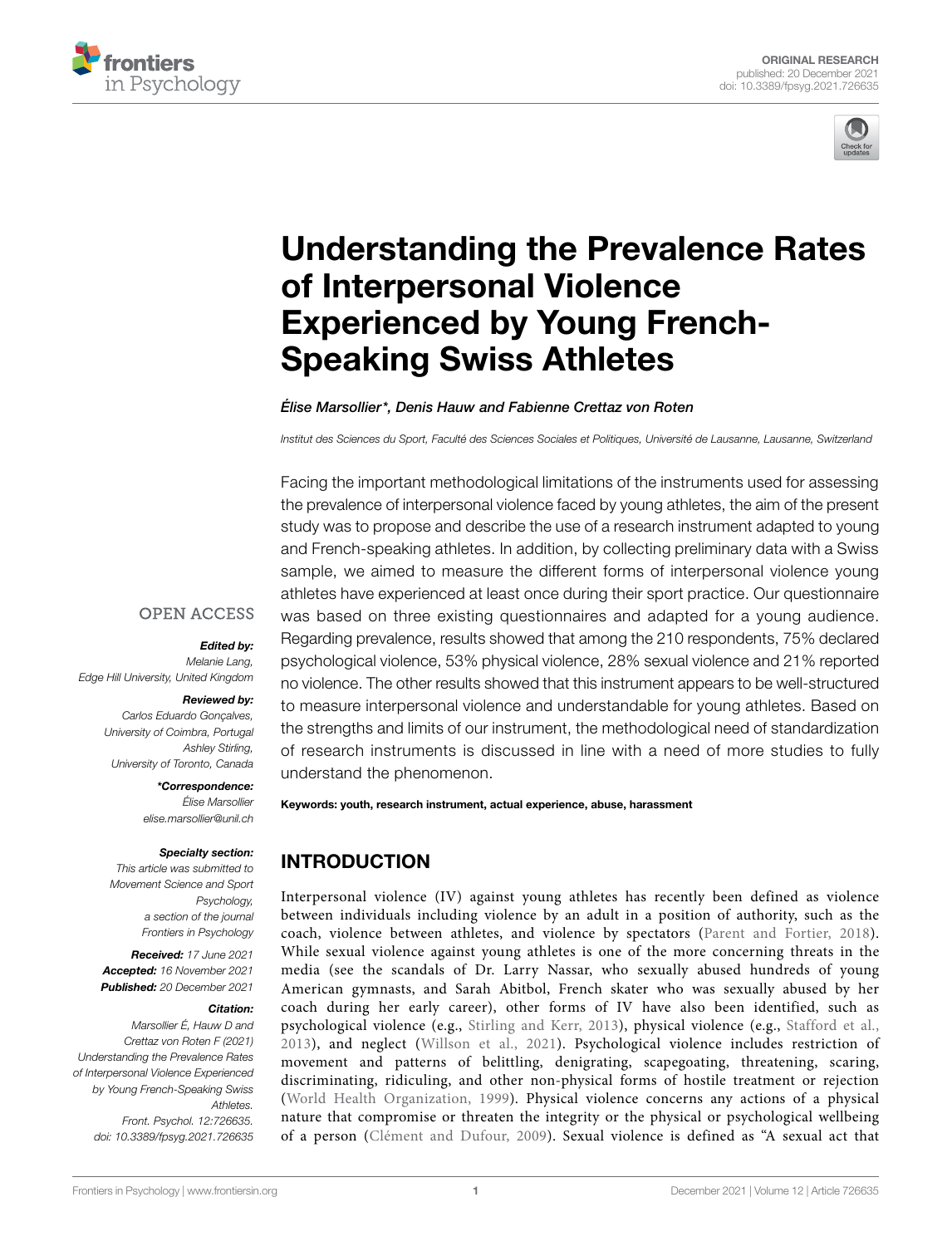is committed or attempted by another person without freely given consent of the victim or against someone who is unable to consent or refuse" [\(Basile et al., 2014](#page-8-1), p. 11). Last, neglect is described as "The failure to provide for the development of the child […] in the context of resources reasonably available to the family or caretakers and causes or has a high probability of causing harm to the child's health or physical, mental, spiritual, moral or social development" [\(World Health Organization, 1999](#page-9-4), p. 15).

The few prevalence studies in Europe and Canada showed a high percentage of occurrence of neglect as well as psychological, physical, and sexual violence. In Belgium and Netherlands, 38% of the 4,043 young sport participants retrospectively surveyed by [Vertommen et al. \(2016\)](#page-9-5) reported at least one experience of psychological violence, 11% reported physical violence, and 14% reported sexual violence. Using the same survey (IViS; [Vertommen et al., 2016\)](#page-9-5) with elite sport participants in Netherlands, Belgium, and Germany, [Ohlert et al. \(2020\)](#page-8-2) obtained different numbers: 72% reported psychological violence, 25% physical violence, and 30% sexual violence among the 1,665 elite athletes surveyed. Thus, in similar countries and using the same survey, psychological violence seems to be the most reported by former athletes, followed by physical violence and sexual violence, but the prevalence rates seem higher among former elite athletes. In the same line and searching for the potential effect of types of sport as well as levels of practice, [Hauw et al.](#page-8-3)  [\(2021\)](#page-8-3) conducted the first prevalence study on IV against young athletes in French-speaking Switzerland. In total, 287 respondents who participated in organized sport before the age of 18 years completed a French version of the IViS ([Vertommen et al., 2016](#page-9-5)). Even though less than 20% of the participants practiced their sport at the elite level, the prevalence rates observed were higher than those observed by Ohlert and colleagues: Among the respondents, almost 87% declared having suffered psychological violence, 38% physical violence, and 33% sexual violence. Almost all elite athletes who competed at the international level reported psychological violence (94%) and almost half the athletes who competed at the national level experienced physical (46%) and sexual violence (43%). Although individuals in positions of authority can be perpetrators of violence, it appears that the IV experienced by athletes primarily comes from their peers (teammates or opponents; [Vertommen et al.,](#page-9-5)  [2016](#page-9-5); [Hauw et al., 2021](#page-8-3)). The higher the level of competition, the more coaches are identified as perpetrators of physical violence ([Alexander et al., 2011](#page-8-4); [Hauw et al., 2021](#page-8-3)) and psychological violence [\(Stirling and Kerr, 2008\)](#page-9-6). The same goes for sexual harassment: The higher the level of competition, the more the involvement of peers decreases while that of coaches increases ([Alexander et al., 2011\)](#page-8-4). There is currently little information about IV perpetrated by parents or others involved in sport ([Parent and Fortier, 2017](#page-8-5)). However, the scandal surrounding Larry Nassar indicates that medical staff can also abuse their power relationship to mistreat athletes ([Mountjoy, 2019](#page-8-6)), highlighting the need to consider all those involved in the athlete's sport environment (e.g.,

medical staff and parents) in research on IV in sport. These three retrospective studies drew a portrait of the IV experiences in organized and elite sport measured retrospectively. Therefore, they do not allow us to precisely assess the timing and duration of the violence experience in athletes' careers.

From this perspective, assessing the experiences of IV reported by athletes still practicing an organized sport at the time of the study was relevant. In the United Kingdom, [Alexander](#page-8-4)  [et al. \(2011\)](#page-8-4) recorded prevalence estimates of 75% for psychological violence, 24% for physical violence, and 3% for sexual violence in recreational athletes under the age of 16. The prevalence rates observed by [Parent and Vaillancourt-Morel](#page-9-7)  [\(2020\)](#page-9-7) in Canada were even higher: Among the 1,055 athletes aged between 14 and 17 years who completed The Violence Toward Athletes Questionnaire (VTAQ, [Parent et al., 2019](#page-9-8)), 79% reported at least one experience of psychological violence followed by 39% reporting physical violence, 35% reporting neglect, and 28% sexual violence. The results of these last three studies revealed the relevance of questioning children and adolescent athletes and seemed to identify critical periods in the picture of current prevalence of sport-related IV. Young athletes' perceptions of IV also enriched the perspectives for prevention and management.

Sport, in addition to school and family, is an important context in which children's and adolescents' experiences can be greatly influenced by the adults who take care of them (e.g., parents, teachers, and coaches) and by other children/ adolescents (e.g., peers). Recent studies conducted in the family and school contexts have also demonstrated the relevance of conducting research with children and adolescents to measure parental neglect ([Vanderminden et al., 2019](#page-9-9)), corporal punishment [\(Finkelhor et al., 2019\)](#page-8-7) as well as teen dating violence [\(Beckmann et al., 2019](#page-8-8)). Also, as stated by [Vertommen](#page-9-10)  [and Parent \(2020\),](#page-9-10) "including children's voices and experiences in IV in sport research would be a welcome and valuable innovation" (p. 389). However, focusing on children and adolescents in research raises several issues in the study design. One of the key issues among them is the data reliability that is strongly grounded on the awareness of the participants of having experienced violence, which could depend on culture and on how the questions are asked [\(Fraga, 2016\)](#page-8-9). [Fortier](#page-8-10)  [et al. \(2020a\)](#page-8-10) stated that violence in sport is a concept that young athletes misunderstand or do not address at all. Sport culture could be also a strong cultural pressure to accept violence as natural [\(Young, 2019](#page-9-11)) and bring athletes to underreport it. Thus, study of IV experienced by young athletes requires adapting the questions in order to ensure their understanding and preserve the sensitivity of the young participants. According to [Ybarra et al. \(2009\),](#page-9-12) questionnaires on sensitive topics should be taken with young people to provide accurate estimates of prevalence and avoid floor effects while ensuring that the impact of these questions on young people is understood.

The VTAQ ([Parent et al., 2019\)](#page-9-8) is the only validated questionnaire that assesses all forms of IV toward children and adolescents in sport perpetrated by coaches, parents,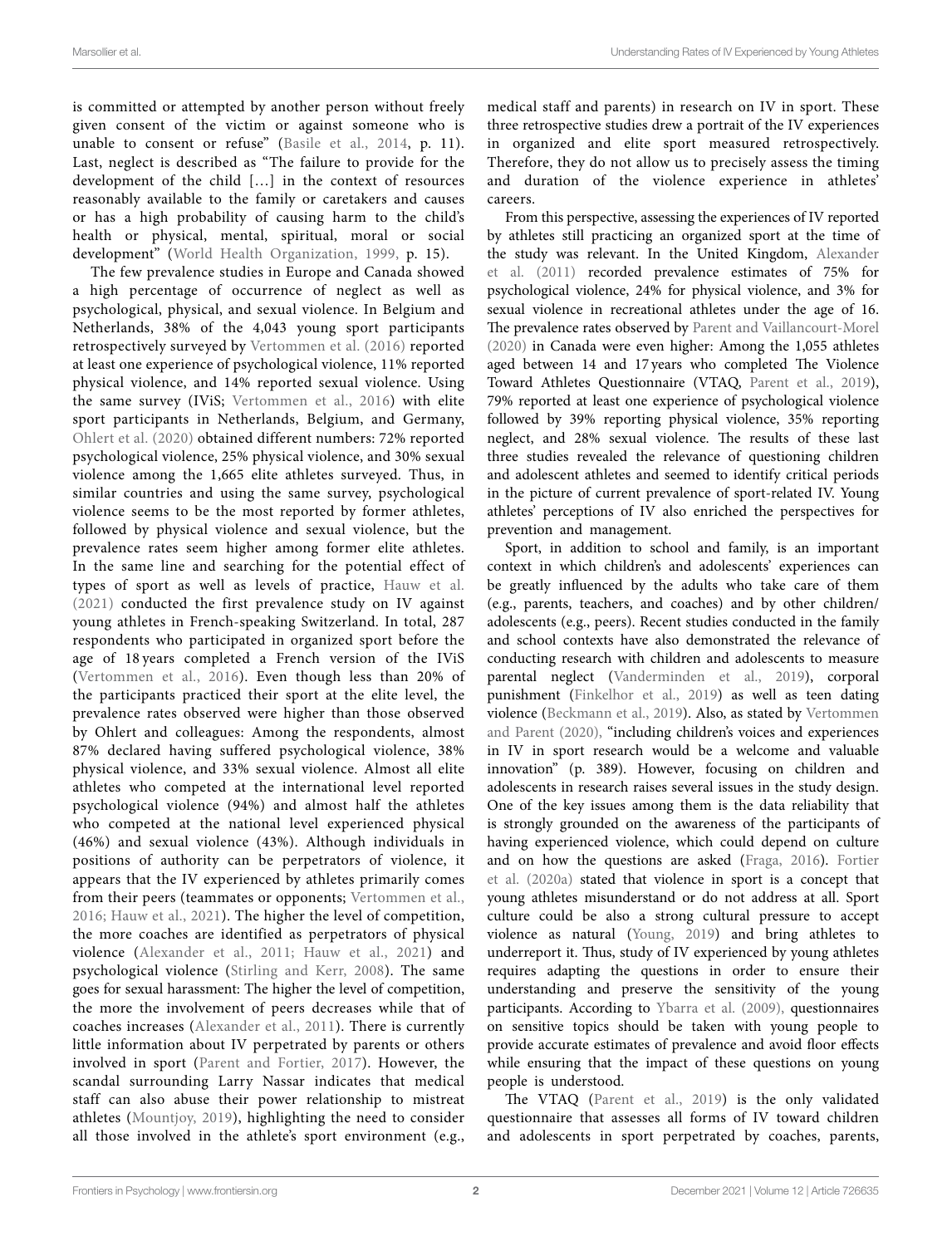and peer athletes. Despite its validity, this questionnaire presents several limitations. First, the length of the questionnaire (73 items) may favor the appearance of a burden effect: The participants' responses (and therefore the data) may be less precise as they progress through the questionnaire (e.g., [Galesic and Bosnjak, 2009](#page-8-11); [Rolstad et al., 2011\)](#page-9-13). Reliable but short or very brief versions of questionnaires are therefore key to responding to the growing need for rapid assessment of psychological states or for monitoring dynamics of change in various situation (e.g., [Salisbury et al., 2005\)](#page-9-14). In addition, a certain heaviness in thinking about unpleasant experiences can accumulate and result in less precise data, further from the respondents' reality. Second, responding with frequencies can be more difficult than giving yes/no answers, especially for adolescents. Responding clearly and consistently may be more challenging for them, given that, as stated by [Smith](#page-9-15)  [and Platt \(2013\)](#page-9-15) for young respondents, "ambiguities are enhanced, satisficing is more likely, and responses are more sensitive to cognitive burden" (p. 17). Third, the absence of a do not know response and the large number of questions that young participants must answer about a sensitive subject can build to a certain "uneasiness" as the questionnaire is completed, thus potentially influencing the quality of the data. Also, [Raaijmakers et al. \(2000\)](#page-9-16) found that younger adolescents give more do not know responses (as age increases, the number decreases); therefore, the absence of this option could result in either a missing value or a random answer, both lowering the quality of the data. Finally, the way the VTAQ was created may lead us to miss violence perpetrated by others (e.g., medical staff members, club, or federation leader). Another point that should be added is related to the complexity of precisely reflecting the experiences of violence over the entire sport carrier. [Krosnick and Presser](#page-8-12)  [\(2010](#page-8-12), p. 288) stated that the retrieval of information encoded in memory is affected by "both the information's salience and the elapsed time since the information was coded"; therefore, they encouraged defining a short and recent reference period (in our context, this would be last year and not the entire career period). The IViS ([Vertommen et al., 2016\)](#page-9-5) is a shorter questionnaire than the VTAQ, and it aims to measure the prevalence of the three main forms of VI and neglect. However, this questionnaire measures the phenomenon retrospectively with questions on frequency (once, a few times, and regularly/often), and it asks adults about their past experiences in sport. It is therefore not suitable for a young audience and does not measure the current experience of IV.

To summarize, IV experienced by young athletes is a growing concern in sport psychology. The data obtained in Europe and North America reveal the existence of psychological, physical, and sexual violence that needs to be measured with athletes currently practicing their sport. The current tools for measuring these three forms of violence are few in number and have limitations that we propose to address in this study. More precisely, we propose to develop a short tool for measuring IV in sport adapted to a young audience. The participants can answer yes/no/I do not know, which should facilitate their reflections and therefore their answers to the questionnaire. Moreover, all potential perpetrators of IV can be cited.

In Switzerland, in 2014, the federal sports office OFSPO reported that more than 80% of Swiss children between the ages of 10 and 14 practiced 3h or more of physical activity per week and 70% of Swiss adolescents from 15 to 19 engaged in between 3 and 10h of physical activity per week. Despite the large number of Swiss children and adolescents participating in sport and physical activity and despite the cases of violence recently unveiled in the press by Swiss athletes,<sup>[1](#page-2-0)</sup> only one study has sought to draw a portrait of the IV experienced by young Swiss athletes retrospectively (see Hauw et al., 2021). Thus, following our first prevalence study based on retrospective design, our aim was to assess the prevalence of IV in sports in French part of Switzerland given voices directly to young athletes. Facing the important methodological limitations of the instruments used for assessing the prevalence of IV in sport lived by young athletes, we also examine how young athletes used and understood our questionnaire.

## MATERIALS AND METHODS

### Construction of the Questionnaire

The first section of our questionnaire assesses demographic and sport-related characteristics: respondents' gender, year of birth and sport experience (including the organized sport practiced at the time of the study from a list of 43 of the most popular sports in Switzerland), number of practice hours per week, and level of competition. The second section assesses the experience of IV in the sport context and was mainly based on the French version of the IViS [\(Vertommen et al.,](#page-9-5)  [2016\)](#page-9-5) previously translated into French (see [Hauw et al., 2021](#page-8-3)). This section is divided into three subsections: (i) psychological violence, (ii) physical violence, and (iii) sexual violence. The psychological violence section encompasses 11 questions about aggressive verbal bullying, exaggerated negative comments about performance or body, threats, and neglect. The physical violence section is composed of seven questions on physical abuse and overtraining. The sexual violence section encompasses 14 questions on sexual violence, covering both harassment and sexual abuse.

While the study by Hauw et al. found that the translation of the questionnaire was suitable for an adult population, some of the sentences needed to be adapted for a young, targeted population and they have thus been rephrased. Indeed, based on the findings of [McCarthy et al. \(2010\),](#page-8-13) we adapted the questions to take into account young athletes' ages and developmental level and, therefore, their understanding of IV. Thus, the first level of adaptation of the French version of the IViS ([Vertommen et al., 2016\)](#page-9-5) was based on the Childhood Experiences of Violence Questionnaire ([Walsh et al., 2008\)](#page-9-17). More precisely, we adapted question wording to a young audience (e.g., "Has anyone

<span id="page-2-0"></span><sup>1</sup> [https://www.rts.ch/play/tv/temps-present/video/violences-sexuelles-un-sport-a](https://www.rts.ch/play/tv/temps-present/video/violences-sexuelles-un-sport-a-haut-risque?urn=urn:rts:video:11477813)[haut-risque?urn=urn:rts:video:11477813](https://www.rts.ch/play/tv/temps-present/video/violences-sexuelles-un-sport-a-haut-risque?urn=urn:rts:video:11477813)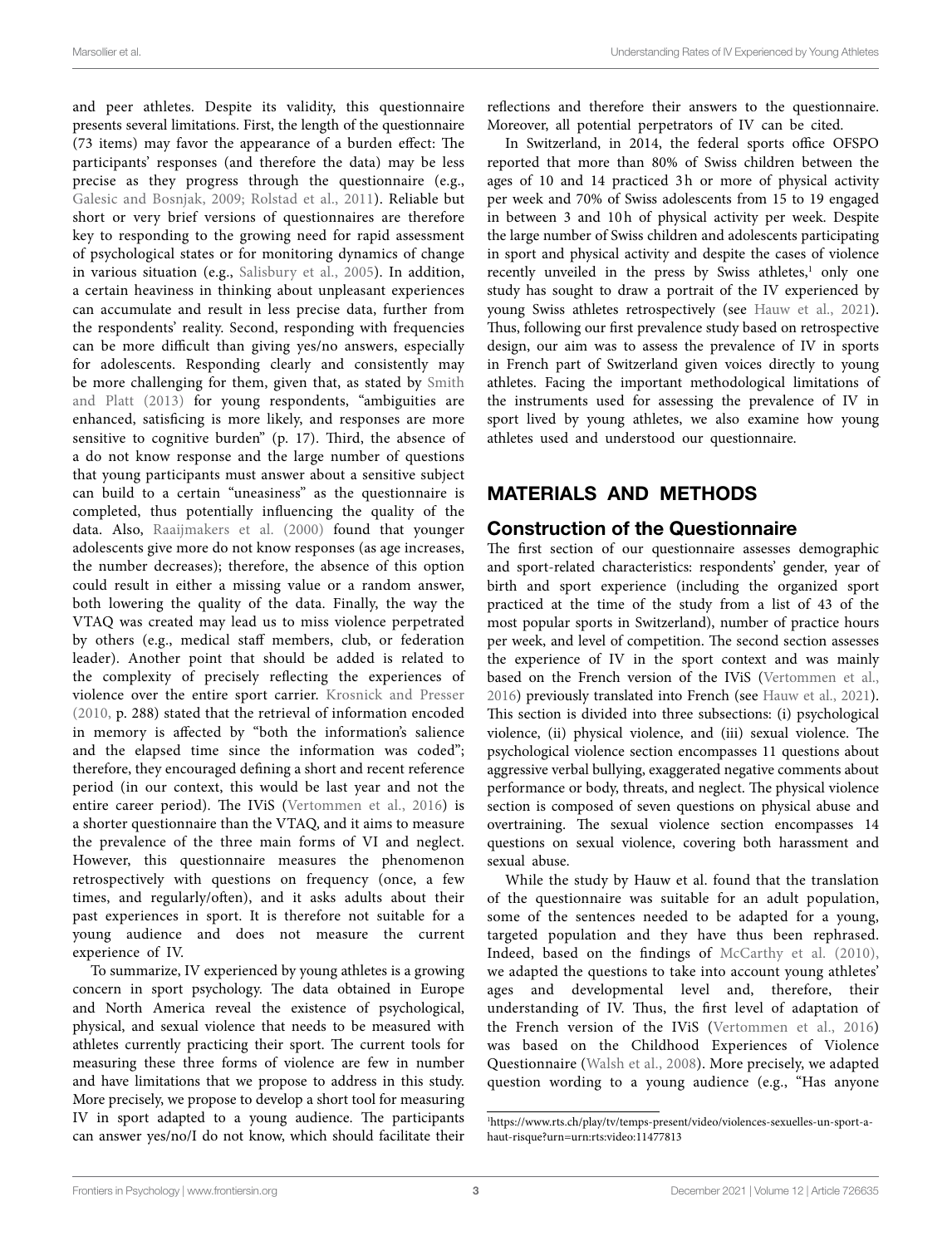ever said inappropriate things about you (for example, jokes about your body or your gender (girl/boy) that bothered you)?" instead of "You were the subject/victim of sexual remarks about your body and looks."). Also, we added a final question to learn about how the participants perceived the questions (deeply disturbing or shocking) using a Likertscale varying from 1: questions very shocking to 7: not shocking at all.

The second level of adaptation of the French version of the IViS [\(Vertommen et al., 2016\)](#page-9-5) was based on the Yes/ No/Do not Know scale of the [Halpérin et al. \(1996\)](#page-8-14) questionnaire on child sexual abuse in order to simplify the respondents' reflections and answers. Moreover, given that the questionnaire was addressed to a young audience, we used the organization of [Halpérin et al. \(1996\)](#page-8-14) concerning harassment and sexual abuse (a first level of questioning on experiences of harassment followed by a second level of questioning on experiences of actual sexual abuse). This questioning thus appears to be progressive in terms of the seriousness of sexual experiences.

Finally, we adapted each subsection to end with the same two multiple choice answer questions: (i) Who was the perpetrator of the act of violence (i.e., another athlete, a coach, and an institutional leader)? and (ii) Did you speak to someone about this violent experience (Yes/No)?

In a two-phase pre-test procedure, five young athletes (*M*: 15.4 years old) were first asked to assess the adequacy, clarity, and readability of the content during an open discussion. As a result, two items were adjusted during a team discussion under the supervision of the researcher responsible for the project because some respondents reported that these items were difficult to understand. Indeed, the item "Have you ever been yelled at during practice or competition?" was reframed as "Have you ever been scolded or yelled at during practice or competition?" and the item "Have you ever been ignored by someone during practice or competition, and it hurt you?" was reframed as "Have you ever been ignored by someone during practice or competition and that made you sad?" Second, three other young athletes aged 14 and 15 years assessed and confirmed the adequacy, clarity, and readability of the questionnaire content.

### Online Format

We developed and administered an online-format questionnaire for two main reasons. First, the vast majority of Europeans between 16 and 24 years old has access to the Internet and thus, recruitment was facilitated (see [Frippiat and Marquis,](#page-8-15)  [2010\)](#page-8-15). Second, online questionnaires are described as being less intrusive, allowing participants to report more unusual or socially undesirable behavior [\(Frippiat and Marquis, 2010\)](#page-8-15).

### Data Collection

After the study received the approval of the Ethics Committee of the University of Lausanne (E\_SSP\_112019\_00001), participants were recruited on a voluntary basis through several recruitment strategies, such as the distribution of a hyperlink to the study *via* mailing lists of sport partners, the distribution of flyers to sport associations and competition venues (we asked both to redirect the link to participants through their own networks), and advertising of the study *via* social media in the French-speaking part of Switzerland. Data collection took place between December 2019 and April 2020, and the first step was sending the following: a presentation of the study, the questionnaire, and the inclusion criterion of the population (youth athletes between  $14<sup>2</sup>$  and 18 years old). By clicking on the link, the participants were informed about the content of the survey and were then redirected by a link to the online questionnaire. We also asked the participants to promote our study on their own social networks to allow us to reach a greater number of athletes through the technique of snowball sampling.

The distribution of the computerized questionnaire to the target population was carried out using eSurvey software. Respondents could only continue the study after accepting the informed consent request. They had the option to stop or end the survey at any time or any stage.

#### **Participants**

A total of 329 young athletes began to respond to the questionnaire but 119 stopped after the sociodemographic section and did not start the section related to IV. Therefore, the sample size of this study was 210 young Frenchspeaking athletes.

Among those who started the IV section, all answered the questions on physical violence (*n*=210), 182 respondents (87%) answered on psychological violence, 165 on sexual violence (79%), and 155 on questions in the section on sexual abuse (72%). The two parts of the sexual violence subsection (i.e., sexual harassment and sexual abuse) did not show much difference in terms of response rate. There was no significant relationship between the indicator of response on the psychological violence questionnaire (respectively, sexual violence and sexual abuse) and gender and age group  $(p < 0.01)$ , nor with the indicator of presence/absence of the violence measured just before in the questionnaire  $(p < 0.01)$ .

To sum up, we noted that the number of respondents slightly decreased as the IV sections progressed, but with the study design we could not discriminate between the various possible reasons, such as interview-fatigue or non-response due to a troubling issue.

### Statistical Analyses

In order to estimate the prevalence of IV in sport among young people, the percentage was estimated with a confidence interval (CI) of 99%. Then, gender differences were tested with an independent samples t-test for continuous variables or the  $\chi^2$ test of independence for categorical variables. To determine the relationship between the subgroups and the occurrence or not of psychological, physical, and sexual violence, we performed

<span id="page-3-0"></span><sup>2</sup> In Switzerland, participants older than 14 years can give consent to participate in a study without needing their parents' consent.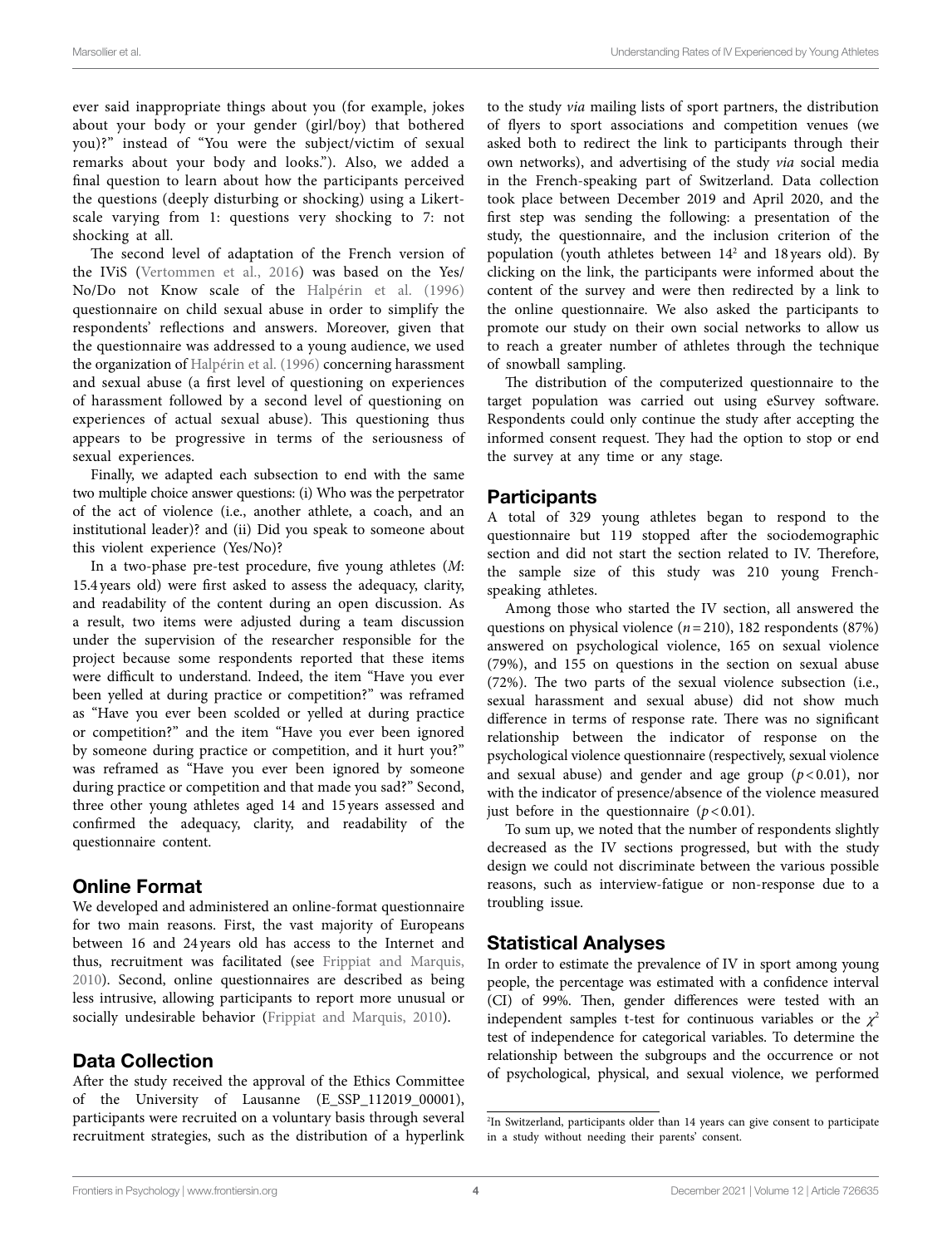a  $\chi^2$  test of independence. Descriptive statistics were calculated to analyze respondent-questionnaire interactions [percentage of do not know response (DKRs), per item and per subsection, and the item on the disturb/shock impact of the items] and to describe the sample in terms of demographics and sport variables.

For the items on the perpetrators of violence, which allowed multiple choice, we reported the cumulated percentages, i.e., either alone or with other perpetrators.

The level of statistical significance was set at 0.05. All statistical analyses were performed using Jamovi software version 1.6.23.0.

## RESULTS

### Sociodemographic and Sport Characteristics of Respondents

The characteristics of the respondents are summarized in **[Table 1](#page-4-0)**. The respondents were between 14 and 18 years old (*M*: 16.51, *SD*: 1.16) with 56% young female athletes. The sports practiced by the respondents were mostly team sports and individual sports (respectively, 32 and 30%) and about a third practiced their sport at the national competitive level (35%) and more than half of them (50%) practiced their sport 3 to 6h per week.

# Reported Prevalence of IV in the Overall Sample

Regarding the percentage of respondents who experienced at least one event of IV, 75% declared psychological violence (*n*=137 of 182 respondents, 99% CI 66.1–83.0%), 53% physical violence (*n*=111 of 210 respondents, 99% CI 43.8–61.8%), 28% sexual violence (*n*=46 of 165 respondents, 99% CI 19.3– 37.7%), and 21% no violence.

#### Reported Prevalence of IV According to Sociodemographic and Sport **Characteristics**

The prevalence of IV is shown in **[Table 2](#page-5-0)** in terms of sociodemographic and sport characteristics. The results indicate that male respondents reported more exposures to an incident of physical violence than females  $(64.1\% \text{ vs. } 43.6\%; p=0.003)$ , whereas female respondents reported more exposures to psychological violence than males (81% vs. 67.1%; *p*=0.033). Regarding the type of sport practiced, there was a significant difference in the reports of psychological and physical violence with young respondents practicing individual sports reporting significantly more physical or psychological violence - but not sexual violence ( $p=0.022$ ;  $p<0.001$ ;  $p=0.488$ ). There was no significant difference in prevalence or level-of-competition groups for the three forms of IV. There was a significant difference in the mean age of those who experienced and those who did not experience physical violence  $(p=0.004; M: 16.73$  for those who reported experience against 16.27), but not psychological violence (*p*=0.537) or sexual violence (*p*=0.312).

<span id="page-4-0"></span>TABLE 1 | Sociodemographic and sport characteristics of the study sample and distribution by gender (*χ*<sup>2</sup> or *t*-test results).

|                            |                       | Total<br>sample | Male       | Female      | <b>Statistic</b> |
|----------------------------|-----------------------|-----------------|------------|-------------|------------------|
|                            |                       | $(N = 210)$     | $(N = 92)$ | $(N = 117)$ | (p)              |
|                            |                       | N(%             | N (%)      | N (%)       |                  |
|                            |                       | M (SD)          | M (SD)     | M (SD)      |                  |
| Age                        |                       |                 |            |             | 7.89 (0.096)     |
|                            |                       | 16.51           | 16.71      | 16.35       |                  |
|                            |                       | (1.16)          | (1.06)     | (1.21)      |                  |
| Secondary                  |                       |                 |            |             | 4.93 (0.026)     |
| school                     | Yes                   | 52 (24.8)       | 16 (17.4)  | 36 (30.8)   |                  |
|                            | <b>No</b>             | 158 (75.2)      | 76 (82.6)  | 81 (69.2)   |                  |
| Type of sport              |                       |                 |            |             | 18.8             |
| participation <sup>1</sup> |                       |                 |            |             | (<0.001)         |
|                            | Individual            | 64 (30.5)       | 35 (38.0)  | 29 (24.8)   |                  |
|                            | sports                |                 |            |             |                  |
|                            | Team                  | 67 (31.9)       | 15 (16.3)  | 52 (44.4)   |                  |
|                            | sports                |                 |            |             |                  |
|                            | Opposition            | 48 (22.9)       | 26 (28.3)  | 21 (17.9)   |                  |
|                            | sports                |                 |            |             |                  |
|                            | Outdoor               | 31 (14.8)       | 16 (17.4)  | 15 (12.8)   |                  |
|                            | sports                |                 |            |             |                  |
| Sport                      |                       |                 |            |             | 1.35 (0.929)     |
| practice                   | 0-2h/week             | 22 (10.5)       | 10 (10.9)  | 12 (10.3)   |                  |
|                            | 3-4h/week             | 49 (23.3)       | 21(22.8)   | 28 (23.9)   |                  |
|                            | 5-6h/week             | 57(27.1)        | 25 (27.2)  | 32 (27.4)   |                  |
|                            | 7-8h/week             | 36(17.1)        | 16 (17.4)  | 20(17.1)    |                  |
|                            | 9-10h/                | 20(9.5)         | 7(7.6)     | 13 (11.1)   |                  |
|                            | week                  |                 |            |             |                  |
|                            | >10h/week             | 26 (12.4)       | 13 (14.1)  | 12 (10.3)   |                  |
| Sport level                |                       |                 |            |             | 4.49 (0.343)     |
|                            | International         | 18(8.6)         | 11 (12.0)  | 6(5.1)      |                  |
|                            | National              | 73 (34.8)       | 33 (35.9)  | 40 (34.2)   |                  |
|                            | Cantonal <sup>2</sup> | 47 (22.4)       | 19 (20.7)  | 28 (23.9)   |                  |
|                            | Regional              | 27 (12.9)       | 9(9.8)     | 18 (15.4)   |                  |
|                            | Leisure               | 45 (21.4)       | 20 (21.7)  | 25 (21.4)   |                  |

<sup>1</sup>We classified the type of sport in four main categories: individual sports (technical *artistic sport), team sport (all collective sport), dual sport (individual sport where there is a direct confrontation with the opponent, such as racquet sport, and combat sport), and outdoor sport (e.g., kayaking and mountain biking).*

*2 In Swiss sport, the cantonal level corresponds to the North American provincial level.*

# Perpetrator of the Act of Violence

Most of the identified perpetrators of violence were peers (respectively, 55.5%, 57.7, and 55.2%, **[Table 3](#page-5-1)**), either alone or with other perpetrators. Coaches were the second most cited perpetrators and more frequently mentioned as the perpetrators of psychological violence (41.6%) compared to physical or sexual violence (respectively, 27.9 and 34.8%), either alone or with other perpetrators. Conversely, institutional leaders made up a small part of the IV perpetrators.

### Speaking Out According to the Type of IV

Almost half the participants who indicated experiencing psychological violence had reported it to someone (46.7%), whereas 38.7% of those who experienced physical violence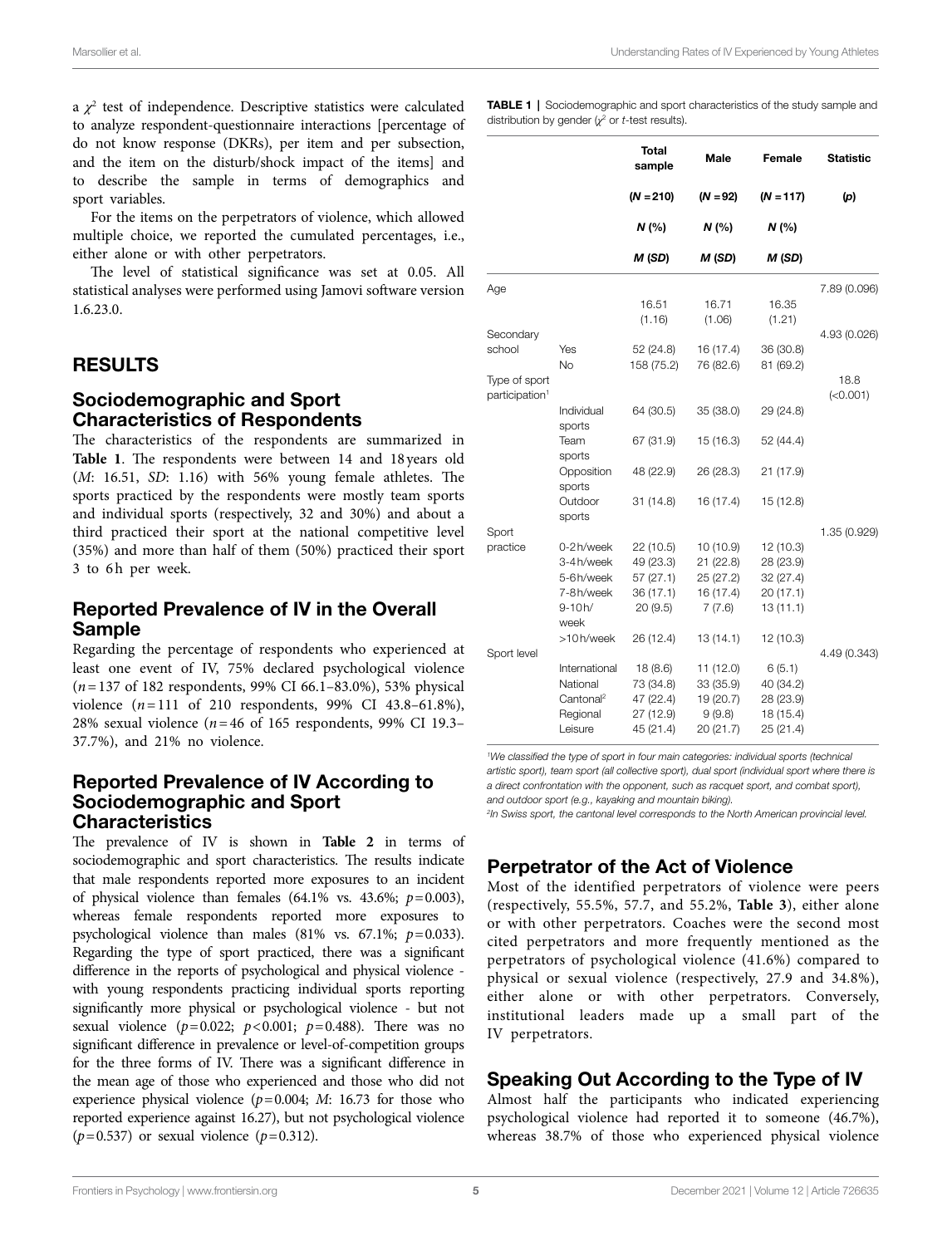<span id="page-5-0"></span>TABLE 2 | Reported prevalence of the three forms of sport-related IV per subgroup (low threshold measure, i.e., at least one experience; number and percent among subgroup with  $\chi^2$  results for distribution among subgroups).

|               |                   | Psychological violence |                 | <b>Physical violence</b> |                 | Sexual violence |                 |
|---------------|-------------------|------------------------|-----------------|--------------------------|-----------------|-----------------|-----------------|
|               |                   | $N = 137$              | $\chi^2$        | $N = 111$                | $\chi^2$        | $N = 46$        | $\chi^2$        |
|               |                   | N (%)                  | (p)             | N (%)                    | (p)             | N(%             | (p)             |
| Gender        |                   |                        | 4.53<br>(0.033) |                          | 8.72<br>(0.003) |                 | 6.70<br>(0.010) |
|               | Female            | 85 (81.0)              |                 | 51 (43.6)                |                 | 34 (35.8)       |                 |
|               | Male              | 51(67.1)               |                 | 59 (64.1)                |                 | 12 (17.4)       |                 |
| Type of sport |                   |                        | 9.67            |                          | 21.11           |                 | 2.43            |
| participation |                   |                        | (0.022)         |                          | (<0.001)        |                 | (0.488)         |
|               | Individual sports | 40(85.1)               |                 | 46 (71.9)                |                 | 14(30.4)        |                 |
|               | Team sports       | 50(78.1)               |                 | 22(32.8)                 |                 | 14 (28.9)       |                 |
|               | Opposition sports | 25(58.1)               |                 | 24 (50.0)                |                 | 8(19.5)         |                 |
|               | Outdoor sports    | 22 (78.6)              |                 | 19 (61.3)                |                 | 10 (35.7)       |                 |
| Sport level   |                   |                        | 7.95            |                          | 6.35            |                 | 4.64            |
|               |                   |                        | (0.093)         |                          | (0.175)         |                 | (0.347)         |
|               | International     | 15 (88.2)              |                 | 14 (77.8)                |                 | 5(31.1)         |                 |
|               | National          | 51(76.1)               |                 | 33 (45.2)                |                 | 11 (18.3)       |                 |
|               | Cantonal          | 31(86.1)               |                 | 25 (53.2)                |                 | 11(35.5)        |                 |
|               | Regional          | 14 (60.9)              |                 | 14 (51.9)                |                 | 7(35.0)         |                 |
|               | Leisure           | 26 (66.7)              |                 | 25(55.6)                 |                 | 12 (31.6)       |                 |

<span id="page-5-1"></span>TABLE 3 | Perpetrator profiles for the three forms of IV.

|                                 | Psychological<br>violence              | <b>Physical</b><br>violence            | Sexual violence                     |  |
|---------------------------------|----------------------------------------|----------------------------------------|-------------------------------------|--|
| Perpetrator<br>profiles         | $(N = 137)$                            | $(N = 111)$                            | $(N = 46)$                          |  |
|                                 | N(%                                    | N (%)                                  | N (%)                               |  |
| Peer athlete<br>Coach<br>Leader | 76 (55.5%)<br>57 (41.6%)<br>$8(5.8\%)$ | 64 (57.7%)<br>31 (27.9%)<br>$4(3.6\%)$ | 24 (52.2%)<br>16 (34.8%)<br>3(6.5%) |  |

*The sum of percentages can be higher than 100% as a respondent may have suffered violence by multiple perpetrators.*

had reported it, and 28.3% of those who experienced sexual violence had reported it.

#### Sexual Harassment and Sexual Abuse

Among the 155 respondents who completed this subsection, 36 reported sexual harassment (23.8%). There was no significant difference in the proportions for gender (*p*=0.389), type of sport  $(p=0.658)$ , or level of competition ( $p=0.944$ ). When we compared the results for the two types of sexual violence, we found broad concordance: 75% gave the same answer, that is  $14\%$   $(n=21)$ experienced both types of sexual violence, and 61% (*n*=92) did not experience either of these forms of sexual violence. However, 25% indicated different responses: 15% indicated sexual abuse, but no sexual harassment (*n*=23) and 10% indicated sexual harassment but no sexual abuse  $(n=15)$ . This result underlines the importance of dissociating these two forms of sexual violence in the construction of research instruments (questionnaires and interview guides).

## The Use of the Questionnaire by **Participants**

#### Do Not Know Response

Among the items related to physical violence, item 2 elicited the fewest DKRs ("slapped or punched," 1 respondent: 0.5%) and item 6 the most DKRs ("violently grabbed," 12 respondents: 5.7%). For the whole physical violence subsection, respondents had between 0 and 4 DKRs and an average of 0.22 DKRs for each of the 10 items (*SD*: 0.56). Of the items related to psychological violence, item 10 elicited the fewest DKRs ("forced to take drugs," 0 respondent) and item 1 the most DKRs ("intimidated," 17 respondents: 9.3%). For the whole psychological violence subsection, respondents had between 0 and 5 DKRs and an average of 0.57 DKRs for each of the 14 items (*SD*: 1.00). Among the items related to sexual violence (part A – Sexual harassment), item 1 elicited the fewest DKRs ("embarrassed to be alone," 1 respondent: 0.6%) and item 2 the most DKRs ("a look causing discomfort," 9 respondents: 5.5%). For this part of the sexual violence subsection, respondents had between 0 and 3 DKRs and an average of 0.16 DKRs for each of the 6 items (*SD*: 0.51). Among the items related to sexual violence (part B – Sexual abuse), item 9 elicited the fewest DKRs ("showed his/her private parts," 0 respondent) and item 10 the most DKRs ("looking at private parts without consent," 9 respondents: 5.5%). For this part of the sexual violence subsection, respondents had between 0 and 2 DKRs and an average of 0.13 DKRs for each of the 8 items (*SD*: 0.37).

#### Perception of "Shocking or Deeply Disturbing" Questions

Violence in sport can be a delicate subject to tackle, and the final question of the questionnaire aimed to assess how shocking or deeply disturbing the questions were perceived to be (low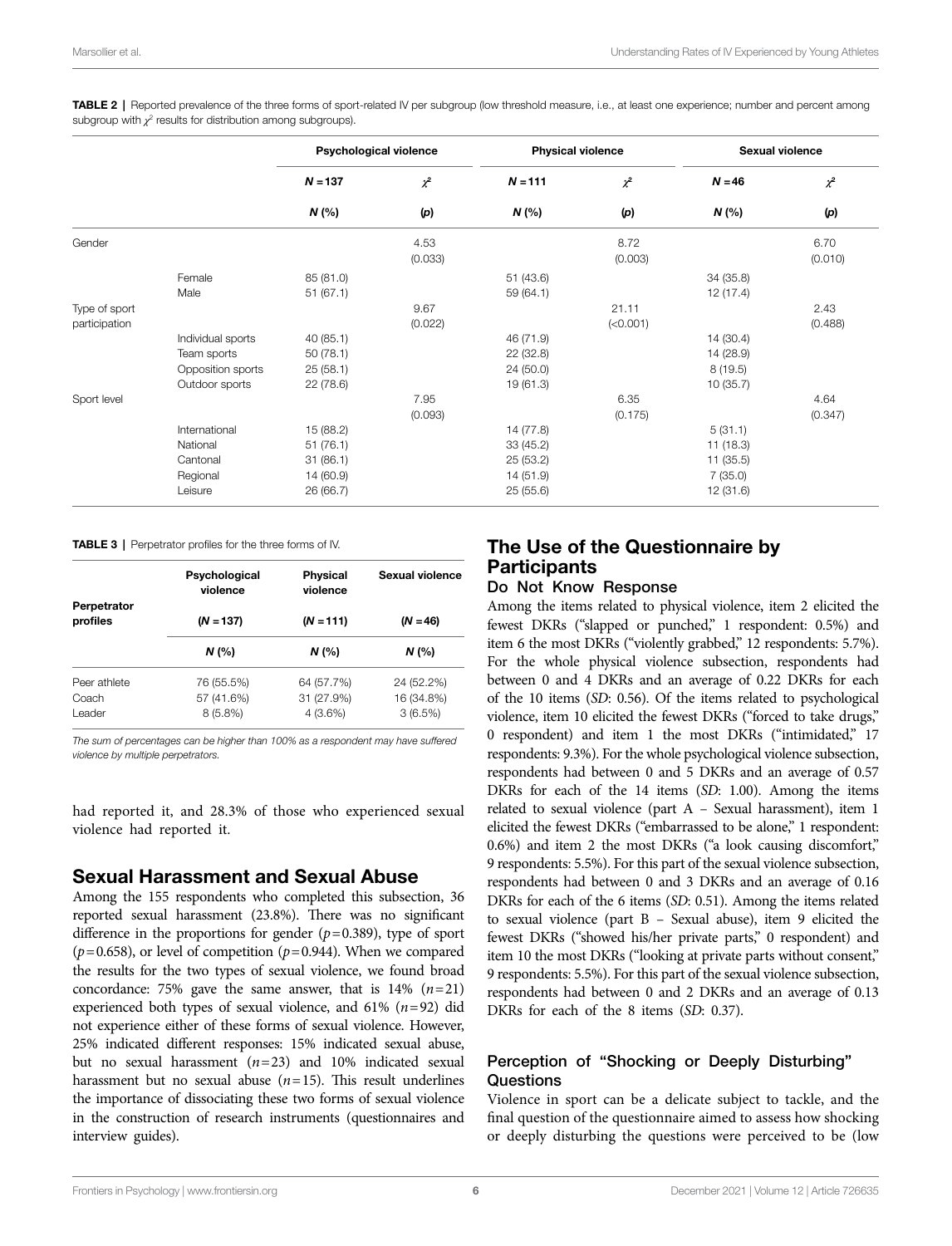scores meaning shocking). On average, participants found the questions relatively not shocking/deeply disturbing (*M*: 4.85, higher than 4, the midpoint of the scale) but with some heterogeneity in their answers (*SD*: 2.10).

# **DISCUSSION**

The objectives of this study were to (i) assess the prevalence of violence in youth sport in the French-speaking part of Switzerland and (ii) examine how participants used and understood the questionnaire design. The discussion is divided into three parts: we first examine the results in relation to other prevalence studies, we then discuss the strengths and limitations of our instrument, and last, we discuss the IV reporting design.

### Prevalence Rate Studies: Methodological **Specificities**

In the present study, psychological violence was the most reported by the young athletes, which corresponds to the results of recent studies [\(Peltola and Kivijärvi, 2017;](#page-9-18) [Ohlert et al.,](#page-8-2)  [2020](#page-8-2); [Parent and Vaillancourt-Morel, 2020;](#page-9-7) [Hauw et al., 2021](#page-8-3)). Also, in line with previous studies [\(Alexander et al., 2011](#page-8-4); [Hauw et al., 2021\)](#page-8-3), our results highlighted that the perpetrators of psychological and sexual violence in the sport context were mainly peers. Conversely, [Kerr et al. \(2019\)](#page-8-16) observed that most psychological violence was experienced from coaches, followed by peers. Regarding the French-speaking Swiss prevalence rates, Hauw et al. (2021) found reports of 87% psychological, 37.7% physical, and 32.8% sexual violence among former athletes, whereas we observed that 75.3% of our participants declared psychological violence, 52.9% physical violence, and 27.9% sexual violence. Similar results were observed by Kerr et al. (2019), who noted that higher percentages of retired athletes reported experiencing at least one behavior across all forms of IV compared with current athletes. Thus, our data reinforce the idea that psychological violence is the form of IV that is most reported by athletes, whether in present or past sport experiences.

Despite the apparent similarities and differences between previous studies and the present study, the interpretation and comparison of prevalence rates must be made with caution and need to be discussed. Three points are relevant here. First, the conceptions of IV that researchers use vary, and therefore, their way of asking and organizing questions in each questionnaire will likewise vary. Although [Peltola and Kivijärvi \(2017](#page-9-18), p. 958) considered experiences of violence "[…] as broadly as possible, including both acts defined as crimes by the law and acts with more ambiguous legal status, such as bullying, harassment, emotional abuse and corporal punishment", [Vertommen et al.](#page-9-5)  [\(2016\),](#page-9-5) [Hauw et al. \(2021\),](#page-8-3) [Ohlert et al. \(2020\),](#page-8-2) and the present authors adopted the definition of violence as documented in article 19 of the Convention on the Rights of the Child ([United](#page-9-19)  [Nations, 1989\)](#page-9-19): "[...] all forms of physical or mental violence, injury and abuse, neglect or negligent treatment, maltreatment or exploitation, including sexual abuse while in the care of parent(s), legal guardian(s) or any other person who has the care of the child." Based on the WHO typology of violence to determine the four forms of IV (i.e., sexual, psychological, physical violence, and neglect; [Krug, 2002](#page-8-17)), [Parent and](#page-9-7)  [Vaillancourt-Morel \(2020\)](#page-9-7) used the VTAQ, which is based on the WHO definition of violence: "the intentional use of physical force or power, threatened or actual, against oneself, another person, or against a group or community, that either results in or has a high likelihood of resulting in injury, death, psychological harm, mal-development or deprivation" [\(Krug,](#page-8-17)  [2002,](#page-8-17) p. 5). Similarly, Kerr et al. (2019) considered questions about harm, maltreatment, and neglect. In addition, the VTAQ [\(Parent et al., 2019\)](#page-9-8) considers physical violence to be centered on the nature of the gestures (physical contact), whereas the IViS ([Vertommen et al., 2016\)](#page-9-5) considers physical violence to be centered on the consequences of the act (with and without physical contact). Thus, data categorized as physical violence in the present and other results ([Vertommen et al., 2016](#page-9-5); [Ohlert](#page-8-2)  [et al., 2020](#page-8-2); [Hauw et al., 2021](#page-8-3)) are presented as psychological violence in other studies ([Parent and Vaillancourt-Morel, 2020\)](#page-9-7). Thus, our results are to some extent comparable to those obtained by Hauw et al. and Vertommen et al., but these data were obtained retrospectively (and therefore are ultimately not very comparable). As proposed by [Fortier et al. \(2020b\)](#page-8-18), considering the nature of the act in organizing the forms of physical and psychological violence would allow us to compare prevalence rates.

Second, prevalence rates depend on the type of frequency scale used. While the present study poses Yes/No/Do not Know questions, the IViS [\(Vertommen et al., 2016](#page-9-5)) uses a Once, A few times, and Regularly/Often scale. [Peltola and Kivijärvi](#page-9-18)  [\(2017\)](#page-9-18) asked Never, Sometimes, or Often questions, and Kerr et al. (2019) mixed frequency scales and Yes/No questions (i.e., choices of "Yes," "No," "Often," and "Occasionally"). The VTAQ ([Parent et al., 2019](#page-9-8)) specifies 0: Never, 1: Rarely, one to two times, 2: Sometimes, three to 10 times, and 3: Often, more than 10 times, but Parent and Vaillancourt-Morel coded 0: no violence and 1: at least one event of at least one type of violence to report their results. On this point, the Yes/No/ Do not know scale used in the present study may have simplified the respondents' reflections and answers about their current experience of IV in sport. Future studies should address this methodological decision as it may influence respondents' answers and therefore the data obtained regarding sportrelated IV.

Third, the participants interviewed in the different studies did not have the same characteristics. The prevalence rates concerned, as in the present study, current athletes ([Peltola](#page-9-18)  [and Kivijärvi, 2017;](#page-9-18) [Parent and Vaillancourt-Morel, 2020](#page-9-7)), current and former athletes (Kerr et al., 2019), or former athletes ([Vertommen et al., 2016](#page-9-5); [Ohlert et al., 2020;](#page-8-2) [Hauw](#page-8-3)  [et al., 2021\)](#page-8-3). Moreover, these prevalence rates accounted for experiences at varying times without mentioning the duration. Various performance and practice levels within each study can also be observed, and in each sample, very different types of sport were included and analyzed. For example, whereas Hauw et al. (2021) considered four main types of participation (i.e., individual, team, outdoor, and opposition), [Parent and Vaillancourt-Morel \(2020\)](#page-9-7) considered only individual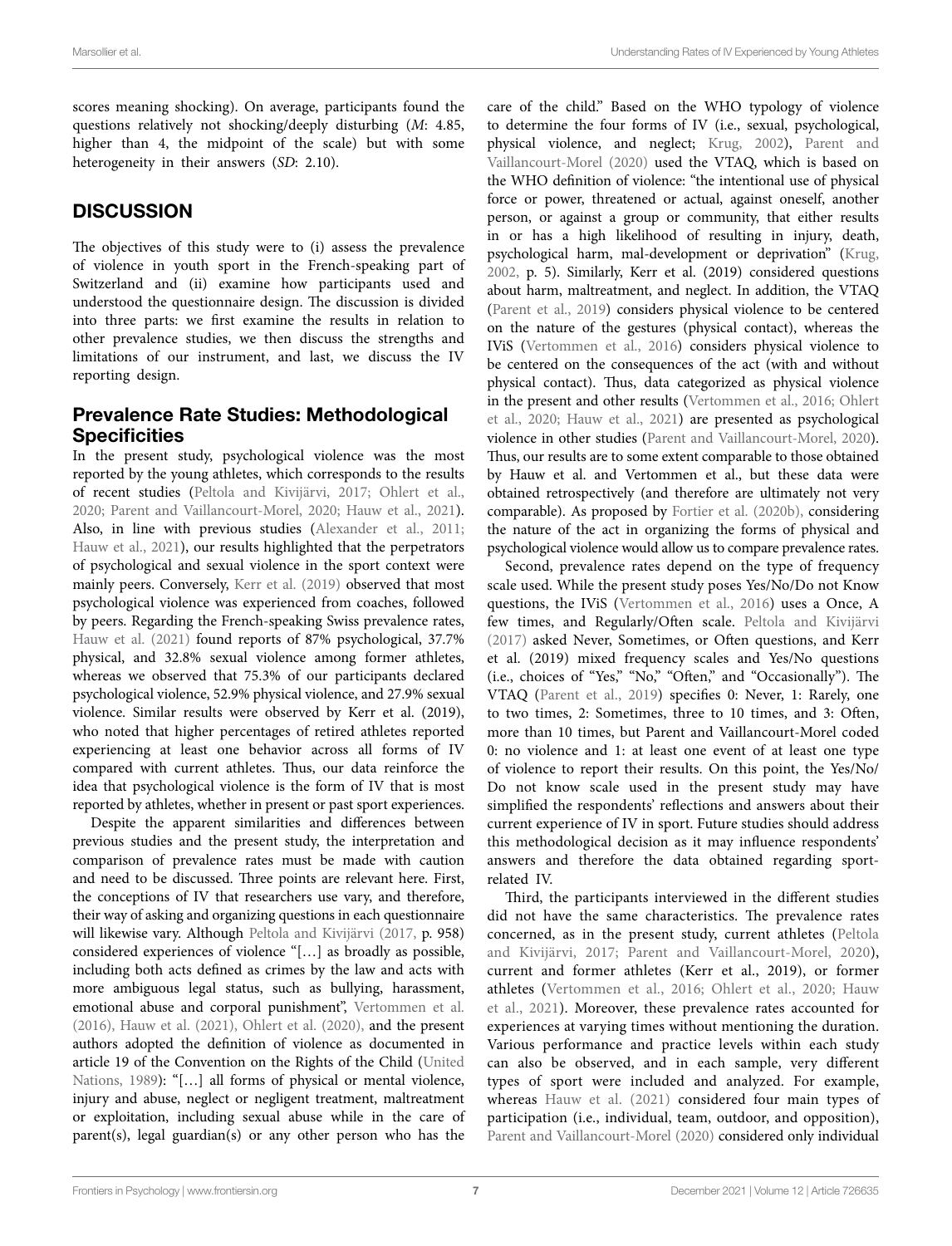and team sports. This confirms the methodological need to standardize measurement instruments. It also underlines the need to define the conceptual and theoretical components that underlie the construction of study designs. Based on our results and their possible comparison with previous studies, it is important that researchers interpret their data according to the type of measurement they use (retrospective or direct), the type of sport, and the level of the participants' practice. Thus, future studies should help situate the various sports in relation to each other in terms of the IV prevalence rate. For example, is peer violence reported more often in team sports? Is coach abuse reported more often in early specialization sports?

### Strengths and Limitations of our Instrument

The results of the present study suggest that the questionnaire we developed was usable for a young audience because (i) there was only a slight decrease in respondent replies as the IV section progressed, (ii) the DKRs were low, and (iii) participants mainly found the questions relatively not shocking/ disturbing. In addition, our study brings new data that aim to draw a global portrait of the sport-related IV phenomenon from young athletes' points of view. More precisely, our results suggest that young Swiss athletes under 18 years not only understand the meaning of violent behavior from coaches or peers but are also able to describe how they experience it (e.g., have been shocked, disturbed, or not). This result also suggests the potential value of further and in-depth studies to learn more about the experience of young athletes.

Analysis of respondent-questionnaire interactions is a good indicator of the usability of the questionnaire, but some limitations must be discussed. First, the use of the Yes/No/Do not Know scale seemed easier for the respondents than a frequency scale. This easiness for the respondent nevertheless has a counterpart for the researcher, who loses the possibility to analyze frequencies (see the IViS of Vertommen et al., which can assess the severity of the IV using a frequency scale). Second, each indicator used in our items captures a precise picture of the phenomenon and therefore invites researchers to be careful in formulating these indicators. Thus, having undergone a form of IV once (i.e., hearing inappropriate things about oneself one time) cannot be compared to continuous solicitations (i.e., sexual harassment) nor to the experience of having been the victim of a severe form of abuse (e.g., unwanted penetration). Third, regarding the organization of sexual violence into two parts (i.e., harassment and sexual abuse) accounted for the progression in the seriousness of sexual experiences. However, this might have affected the clarity of the data with the multiplication of indicators ultimately giving a blurry picture of the sexual violence experienced by the participants. Fourth, asking participants about perpetrators with a closed question limits responses about other potential perpetrators, such as parents or medical staff, who are important actors in the careers of young athletes', especially in early specialization sports (e.g., gymnastics, diving, and soccer). Finally, we are unable to explain

why a good number of participants did not complete the questionnaire, as it was quite short and easy to complete. Future studies should assess the reasons participants may find the questionnaire difficult to answer, especially across generations (e.g., it could be easier for the youngest athletes to answer a questionnaire on the phone without being particularly distracted by a notification).

To resume, more studies are needed to compare results and thus draw a finer-grained picture of IV in sport and more importantly, the data collection instruments need to be harmonized. Depending on the type of study and its objectives, this harmonization might be multifactorial: A first approach (Yes/No scale) followed by greater detail on the phenomenon/experiences of violence (use of frequency scales). Finally, the types of measurement would benefit from being clearly specified when researchers build their study designs.

### IV Reporting Design: Toward Time-Sensitive IV Research

The objective of measuring the prevalence of IV against children in sport has prompted researchers to reflect on the types of reporting ([Vertommen and Parent, 2020\)](#page-9-10). Beyond the so-called "retrospective" or "direct" aspect of measurement, there is a wide range of information that could be useful for discriminating and comparing reports of IV but that would need to be specified in the types of reporting. For example, are the reports from (i) adults reporting their past IV experiences in childhood or adolescence, with the IV experiences interrupted or ended?; (ii) adults reporting past IV experiences that continue today?; (iii) children or adolescents reporting past IV experiences that have been interrupted or ended?; (iv) or are they continuing today?; and a critical question for all forms would be: (v) have the past and/or current IV experiences lasted a long time? Thus, beyond the usual limitations of retrospective measures (see [Moody et al.,](#page-8-19)  [2018](#page-8-19)), the notion of time should receive very careful attention. First, the time between the experience of violence and the present moment might be more or less long, but there is little chance that it will be very short (i.e., it is unlikely that the athlete completes the questionnaire immediately after having experienced sport-related violence). Second, the experience of violence may have lasted for a longer or shorter time (e.g., an isolated and occasional act of physical violence from the coach vs. psychological harassment that has lasted for years). Rather than focusing only on the direct or retrospective aspect of a research design (which is ultimately difficult to do since it is difficult to determine at what point a measurement is strictly retrospective), researchers should therefore also consider the various dimensions of the variable "time" of IVs. Indeed, we suggest that study designs for examining sport-related IV should consider IV in terms of (i) the age of the participants, (ii) the moment in the career that is addressed by the questions (and therefore the time elapsed between the experiences of IV and the response to the questionnaire), and (iii) the duration of the experience of violence.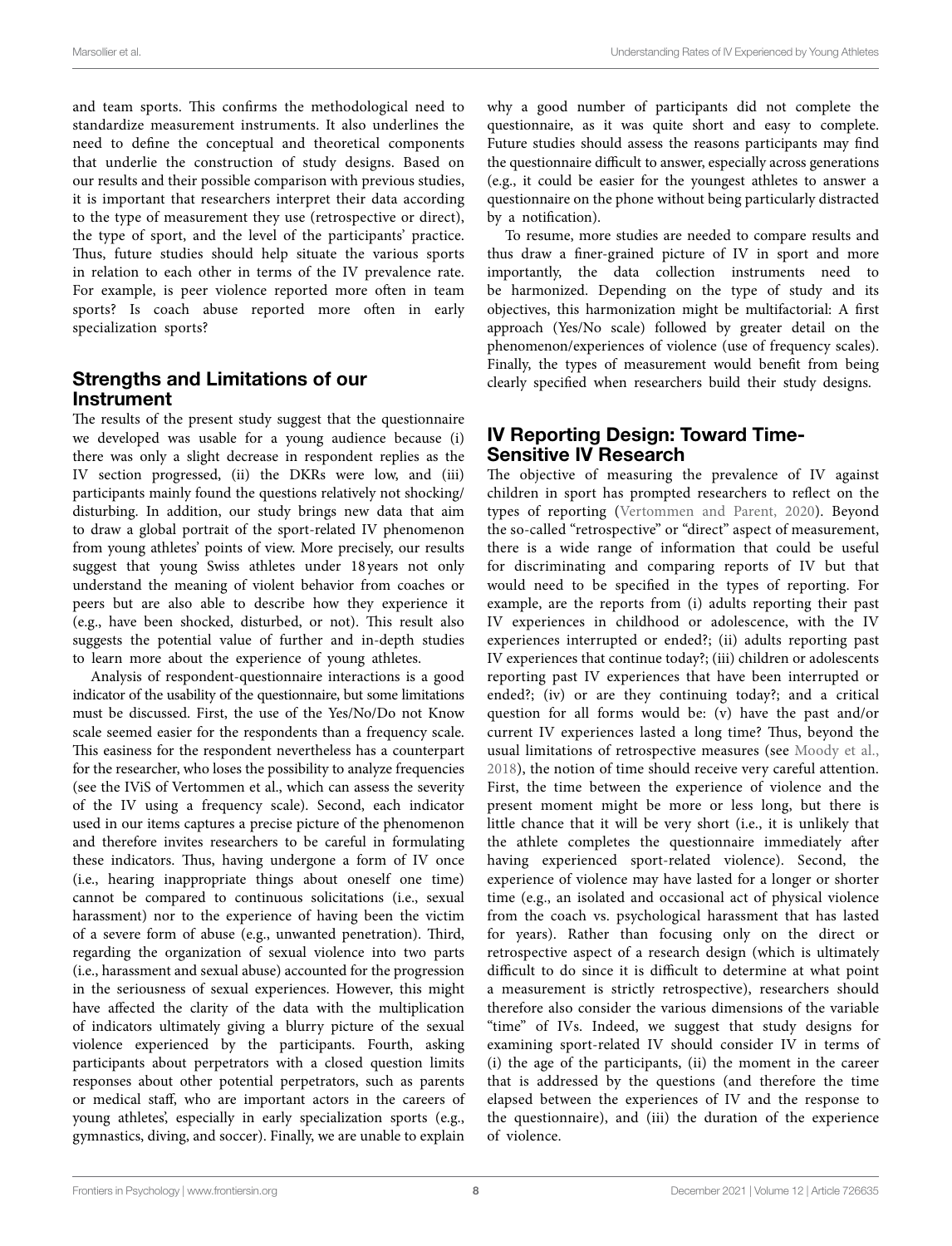This type of taxonomy of research designs would allow researchers to qualify/nuance the results depending on when the IV experiences occurred, how long they lasted, and whether or not they were over when the questionnaire was answered.

# **CONCLUSION**

Measuring the prevalence of IV in the sport context provides important information that allows researchers and sport stakeholders to understand more fully the negative experiences of their young athletes in several countries. However, the measurements taken since the first prevalence study ([Alexander](#page-8-4)  [et al., 2011\)](#page-8-4) have been difficult to interpret and compare for several reasons. For a phenomenon as complex as IV, it is difficult to develop a single instrument that covers everything, and mixed methods designs may offer a solution in the future, especially if they include interviews conducted by confirmed sport psychologists. In addition, a progression in the strength of research designs should also be considered in future studies: While certain methodologies can be used to obtain a preliminary inventory (e.g., prevalence studies), others will be useful for exploring IV experiences with more finesse (e.g., reconstruction of traces of past activity). Overall, a key point here seems to reside in strengthening the relationship between seeking information on prevalence and conducting research aimed at having an effect on interventions; in other words: scientific rigor in relation to the relevance of the intervention ([Schon, 1984](#page-9-20)).

# **REFERENCES**

- <span id="page-8-4"></span>Alexander, K., Stafford, A., and Lewis, R. (2011). *The Experiences of Children Participating in Organised Sport in the UK*. Edinburgh: Centre of Learning in Child Protection.
- <span id="page-8-1"></span>Basile, K., Smith, S., Breiding, M., Black, M., and Mahendra, R. (2014). Sexual violence surveillance: Uniform definitions and recommended data elements. Centers for Disease Control and Prevention.
- <span id="page-8-8"></span>Beckmann, L., Bergmann, M. C., Krieg, Y., and Kliem, S. (2019). Associations between classroom normative climate and the perpetration of teen dating violence among secondary school students. *J. Interpers. Vol.* 36, NP11291– NP11321. doi: [10.1177/0886260519888207](https://doi.org/10.1177/0886260519888207)
- <span id="page-8-0"></span>Clément, M., and Dufour, S. (2009). La violence à l'égard des enfants en milieu familial [Violence against children in family settings]. Les Éditions CEC*.*
- <span id="page-8-7"></span>Finkelhor, D., Turner, H., Wormuth, B. K., Vanderminden, J., and Hamby, S. (2019). Corporal punishment: current rates from a national survey. *J. Child Fam. Stud.* 28, 1991–1997. doi: [10.1007/s10826-019-01426-4](https://doi.org/10.1007/s10826-019-01426-4)
- <span id="page-8-10"></span>Fortier, K., Parent, S., and Flynn, C. (2020a). "You have 60 minutes to do what you can't do in real life. You can be violent": young athletes' perceptions of violence in sport. *Eur. J. Sport Society* 17, 147–161. doi: [10.1080/16138171.](https://doi.org/10.1080/16138171.2020.1737422) [2020.1737422](https://doi.org/10.1080/16138171.2020.1737422)
- <span id="page-8-18"></span>Fortier, K., Parent, S., and Lessard, G. (2020b). Child maltreatment in sport: smashing the wall of silence: a narrative review of physical, sexual, psychological abuses and neglect. *Br. J. Sports Med.* 54, 4–7. doi: [10.1136/bjsports-2018-100224](https://doi.org/10.1136/bjsports-2018-100224)
- <span id="page-8-9"></span>Fraga, S. (2016). Methodological and ethical challenges in violence research. *Porto Biomed. J.* 1, 77–80. doi: [10.1016/j.pbj.2016.04.005](https://doi.org/10.1016/j.pbj.2016.04.005)
- <span id="page-8-15"></span>Frippiat, D., and Marquis, N. (2010). Les enquêtes par Internet en sciences sociales: un état des lieux. *Population* 65, 309–338. doi: [10.3917/popu.1002.0309](https://doi.org/10.3917/popu.1002.0309)
- <span id="page-8-11"></span>Galesic, M., and Bosnjak, M. (2009). Effects of questionnaire length on participation and indicators of response quality in a web survey. *Public Opin. Q.* 73, 349–360. doi: [10.1093/poq/nfp031](https://doi.org/10.1093/poq/nfp031)

#### DATA AVAILABILITY STATEMENT

The original contributions presented in the study are included in the article/supplementary material, further inquiries can be directed to the corresponding author.

#### ETHICS STATEMENT

The studies involving human participants were reviewed and approved by the Ethics Committee of the University of Lausanne (E\_SSP\_112019\_00001). Written informed consent to participate in this study was provided by the participants' legal guardian/ next of kin.

# AUTHOR CONTRIBUTIONS

All authors listed have made a substantial, direct and intellectual contribution to the work, and approved it for publication.

### ACKNOWLEDGMENTS

We would like to express sincere thanks to Alexia Guidi, Marine Sengstag, and Marie Fairon for their previous contributions to the data collection.

- <span id="page-8-14"></span>Halpérin, D. S., Bouvier, P., Jaffe, P. D., Mounoud, R.-L., Pawlak, C. H., Laederach, J. R., et al. (1996). Questionnaire on child sexual abuse. *Br. Med. J.* 312, 1326–1329.
- <span id="page-8-3"></span>Hauw, D., Marsollier, E., and Crettaz von Roten, F. (2021). Interpersonal violence against athletes during their childhood in French-speaking Switzerland. [Epub ahead of Preprint].
- <span id="page-8-16"></span>Kerr, G., Battaglia, A., and Stirling, A. (2019). Maltreatment in youth sport: A systemic issue, *Kinesiol. Rev.* 8, 237–243. doi: [10.1123/kr.2019-0016](https://doi.org/10.1123/kr.2019-0016)
- <span id="page-8-12"></span>Krosnick, J. A., and Presser, S. (2010). "Question and questionnaire design," in *Handbook of Survey Research*. eds. J. D. Wright and P. V. Marsden (Bingley, UK: Emerald Group Publishing), 263–314.
- <span id="page-8-17"></span>Krug, E. G. (2002). *Rapport mondial sur la violence et la santé*. Genève: World Health Organization.
- <span id="page-8-13"></span>McCarthy, P. J., Jones, M. V., Harwood, C. G., and Olivier, S. (2010). What do young athletes implicitly understand about psychological skills? *J. Clin. Sport Psychol.* 4, 158–172. doi: [10.1123/jcsp.4.2.158](https://doi.org/10.1123/jcsp.4.2.158)
- <span id="page-8-19"></span>Moody, G., Cannings-John, R., Hood, K., Kemp, A., and Robling, M. (2018). Establishing the international prevalence of self-reported child maltreatment: a systematic review by maltreatment type and gender. *BMC Public Health* 18, 1–15. doi: [10.1186/s12889-018-6044-y](https://doi.org/10.1186/s12889-018-6044-y)
- <span id="page-8-6"></span>Mountjoy, M. (2019). Only by speaking out can we create lasting change': what can we learn from the Dr Larry Nassar tragedy? *Br. J. Sports Med.* 53, 57–60. doi: [10.1136/bjsports-2018-099403](https://doi.org/10.1136/bjsports-2018-099403)
- <span id="page-8-2"></span>Ohlert, J., Vertommen, T., Rulofs, B., Rau, T., and Allroggen, M. (2020). Elite athletes' experiences of interpersonal violence in organized sport in Germany, the Netherlands, and Belgium. *Eur. J. Sport Sci.* 21, 604–613. doi: [10.1080/17461391.2020.1781266](https://doi.org/10.1080/17461391.2020.1781266)
- <span id="page-8-5"></span>Parent, S., and Fortier, K. (2017). Prevalence of interpersonal violence against athletes in the sport context. *Curr. Opin. Psychol.* 16, 165–169. doi: [10.1016/j.](https://doi.org/10.1016/j.copsyc.2017.05.012) [copsyc.2017.05.012](https://doi.org/10.1016/j.copsyc.2017.05.012)